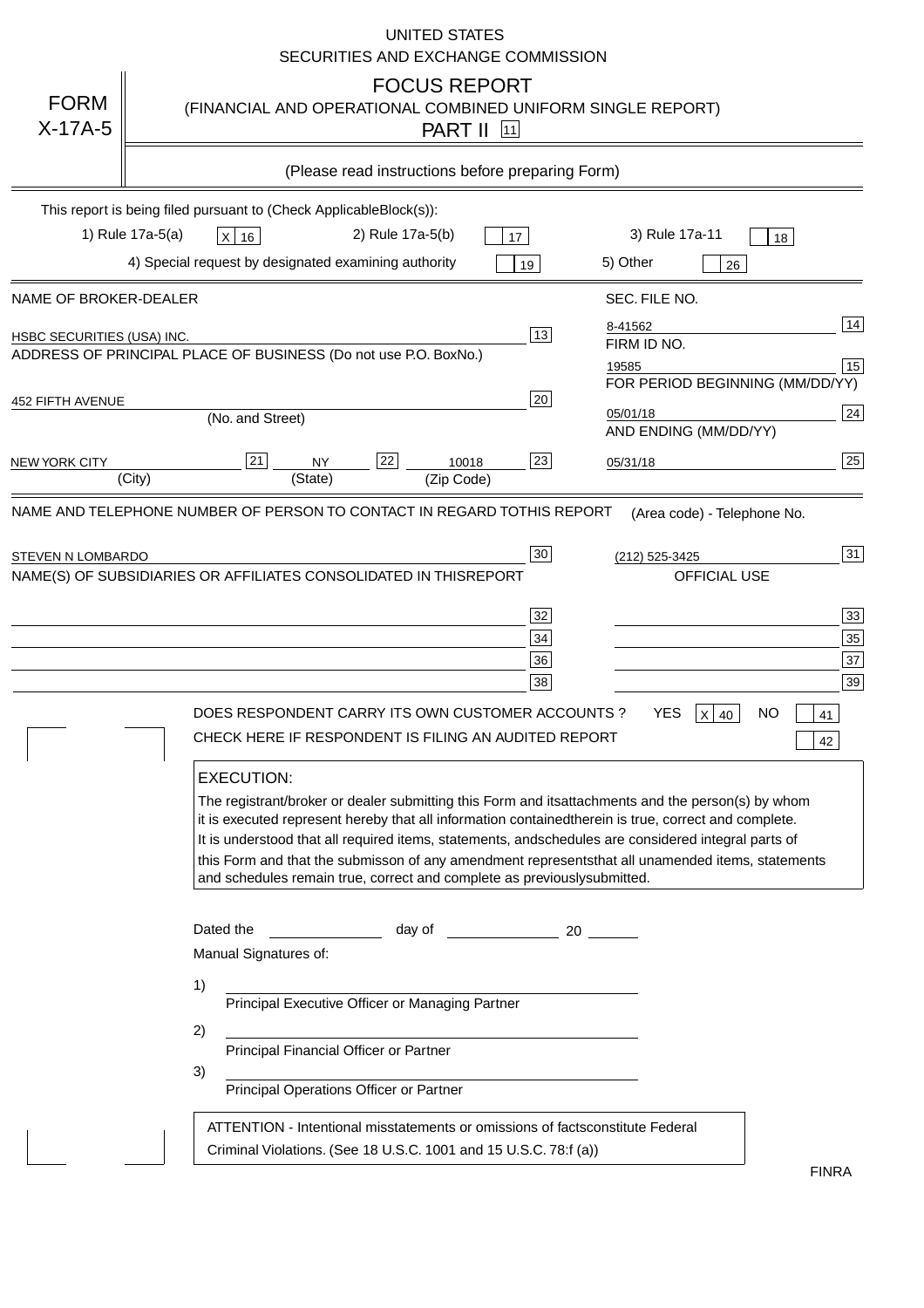### BROKER OR DEALER

HSBC SECURITIES (USA) INC.

05/31/18

as of

# STATEMENT OF SEGREGATION REQUIREMENTS AND FUNDS IN SEGREGATION FOR CUSTOMERS TRADING ON U.S. COMMODITY EXCHANGES

| SEGREGATION REQUIREMENTS (Section 4d(2) of the CEAct)                                          |      |                        |  |
|------------------------------------------------------------------------------------------------|------|------------------------|--|
| 1. Net ledger balance                                                                          |      |                        |  |
| A. Cash                                                                                        | \$   | 413,614,602 7010       |  |
| B. Securities (at market)                                                                      |      | 1,541,461,665 7020     |  |
| 2. Net unrealized profit (loss) in open futures contracts<br>traded on a contract market       |      | $(113,998,566)$ 7030   |  |
| 3. Exchange traded options                                                                     |      |                        |  |
| A. Add market value of open option contracts purchased on a<br>contract market                 |      | 244,472,467 7032       |  |
| B. Deduct market value of open option contracts granted (sold)<br>on a contract market         |      | 97,645,485) 7033       |  |
| 4. Net equity (deficit) (add lines 1, 2, and 3)                                                |      | 1,987,904,683 7040     |  |
| 5. Accounts liquidating to a deficit and accounts with debit<br>balances                       |      |                        |  |
| - gross amount<br>20,890,079                                                                   | 7045 |                        |  |
| 20,890,079) 7047<br>Less: amount offset by customer owned securities                           |      | ∩ 17050                |  |
| 6. Amount required to be segregated (add lines 4 and 5)                                        | S    | 1,987,904,683 7060     |  |
|                                                                                                |      |                        |  |
| FUNDS IN SEGREGATED ACCOUNTS                                                                   |      |                        |  |
| 7. Deposited in segregated funds bank accounts                                                 |      |                        |  |
| A. Cash                                                                                        |      | 7070<br>18,182,568     |  |
| B. Securities representing investments of customers' funds<br>(at market)                      |      | 7080<br>$\Omega$       |  |
| C. Securities held for particular customers or option customers<br>in lieu of cash (at market) |      | 7090<br>209,251,464    |  |
| 8. Margins on deposit with derivatives clearing organizations<br>of contract markets           |      |                        |  |
| A. Cash                                                                                        | \$   | 7100<br>456,245,860    |  |
| B. Securities representing investments of customers' funds<br>(at market)                      |      | 7110<br>$\mathbf 0$    |  |
| C. Securities held for particular customers or option customers<br>in lieu of cash (at market) |      | 7120<br>1,235,068,391  |  |
| 9. Net settlement from (to) derivatives clearing organizations<br>of contract markets          |      | 7130<br>(22, 972, 992) |  |
| 10. Exchange traded options                                                                    |      |                        |  |
| A. Value of open long option contracts                                                         |      | 244,472,467 7132       |  |
| B. Value of open short option contracts                                                        |      | 97,645,485 7133        |  |
| 11. Net equities with other FCMs                                                               |      |                        |  |
| A. Net liquidating equity                                                                      |      | 7,956,238 7140         |  |
| B. Securities representing investments of customers' funds<br>(at market)                      |      | 7160                   |  |
| C. Securities held for particular customers or option customers<br>in lieu of cash (at market) |      | 7170                   |  |
| 12. Segregated funds on hand (describe:                                                        |      | 97,141,810 7150        |  |
| 13. Total amount in segregation (add lines 7 through 12)                                       |      | 2,147,700,321 7180     |  |
| 14. Excess (deficiency) funds in segregation (subtract line 6 from line 13)                    | \$.  | 159,795,638 7190       |  |
| 15. Management Target Amount for Excess funds in segregation                                   | \$   | 147,000,000 7194       |  |
| 16. Excess (deficiency) funds in segregation over (under) Management Target Amount Excess      | \$   | 12,795,638 7198        |  |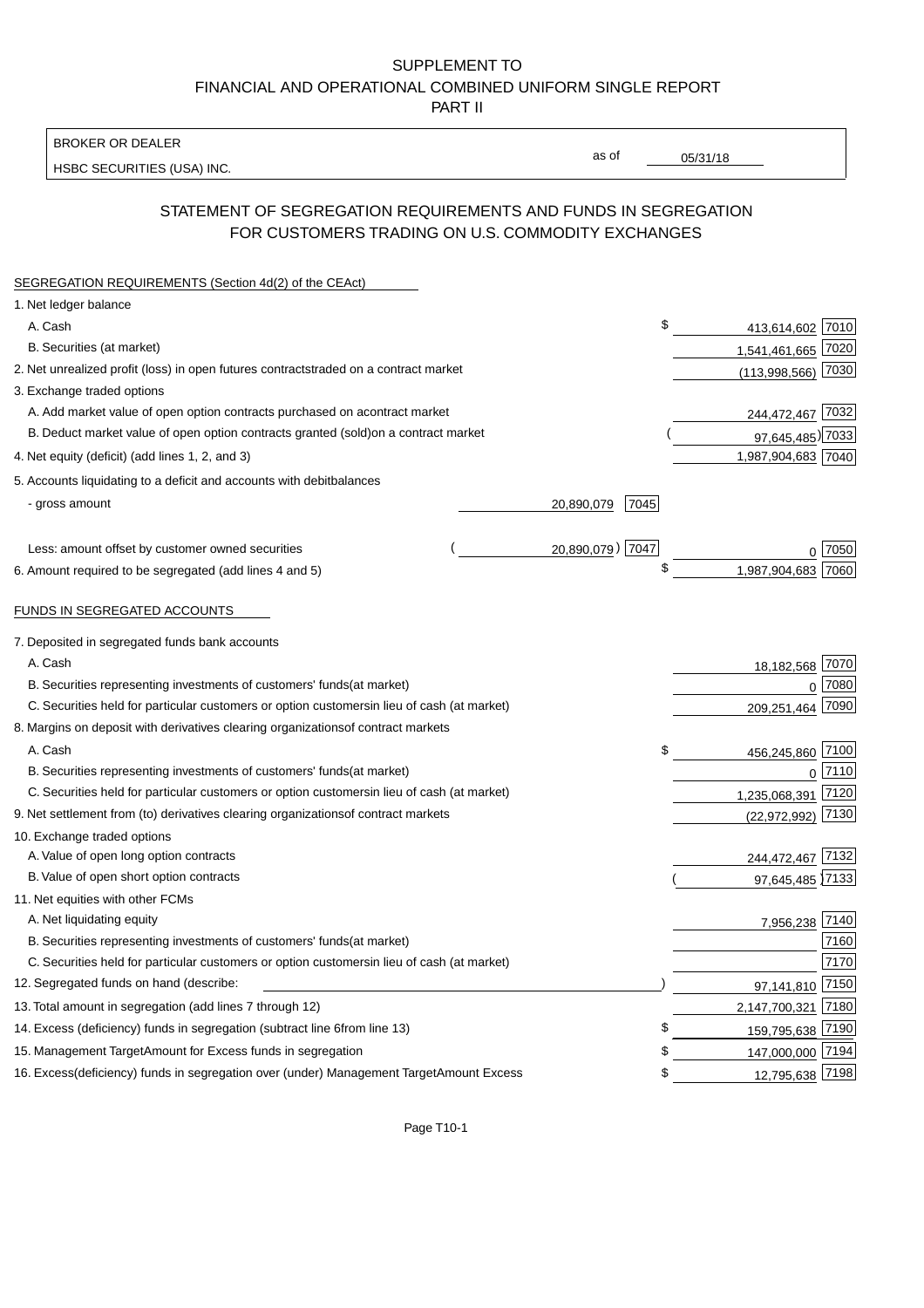PART II

| <b>BROKER OR DEALER</b><br>as of<br>HSBC SECURITIES (USA) INC.                                           | 05/31/18   |
|----------------------------------------------------------------------------------------------------------|------------|
|                                                                                                          |            |
|                                                                                                          |            |
| STATEMENT OF SEGREGATION REQUIREMENTS AND FUNDS IN SEGREGATION<br>FOR CUSTOMERS' DEALER OPTIONS ACCOUNTS |            |
| 1. Amount required to be segregated in accordance                                                        |            |
| with Commission regulation 32.6                                                                          | \$<br>7200 |
| 2. Funds in segregated accounts                                                                          |            |
| 7210<br>A. Cash<br>\$                                                                                    |            |
| B. Securities (at market)<br>7220                                                                        |            |
| C. Total                                                                                                 | 7230       |

3. Excess (deficiency) funds in segregation

(subtract line 2.C from line 1)  $\frac{1}{240}$  $\frac{1}{1}$ 

 $\overline{\mathsf{I}}$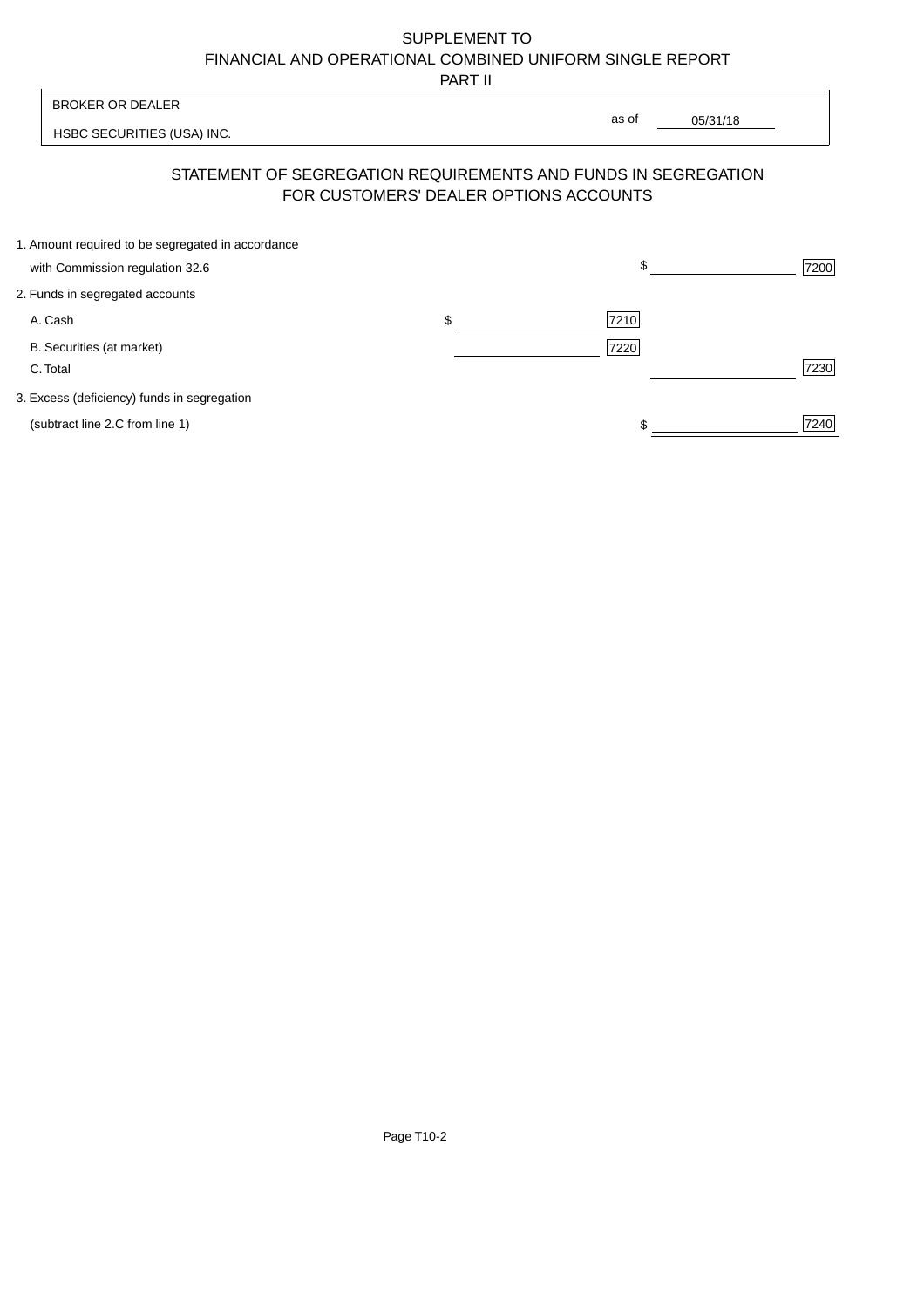PART II

HSBC SECURITIES (USA) INC. The state of the second second in the second second second second second second second second second second second second second second second second second second second second second second sec BROKER OR DEALER

as of

## STATEMENT OF SECURED AMOUNTS AND FUNDS HELD IN SEPARATE ACCOUNTS PURSUANT TO COMMISSION REGULATION 30.7

#### FOREIGN FUTURES AND FOREIGN OPTIONS SECURED AMOUNTS

| Amount required to be set aside pursuant to law, rule or<br>regulation of a foreign government<br>or a rule of a self-regulatory organization authorized<br>thereunder                       |                                   |                                  | \$<br><sup>0</sup>              | 7305         |
|----------------------------------------------------------------------------------------------------------------------------------------------------------------------------------------------|-----------------------------------|----------------------------------|---------------------------------|--------------|
| 1. Net ledger balance - Foreign Futures and Foreign Option Trading - All Customers<br>A. Cash<br><b>B.</b> Securities<br>(at market)                                                         |                                   |                                  | \$<br>117,921,916<br>97,409,898 | 7315<br>7317 |
| unrealized profit (loss) in open futures contracts traded on a foreign board of trade<br>2. Net                                                                                              |                                   |                                  | (9,451,161)                     | 7325         |
| 3. Exchange traded options<br>A. Market value of open option contracts purchased on a foreign board of trade<br>B. Market value of open contracts granted (sold) on a foreign board of trade |                                   |                                  | 0<br>U                          | 7335<br>7337 |
| (add lines 1.2. and 3.)<br>4. Net equity (deficit)                                                                                                                                           |                                   |                                  | \$<br>205,880,653               | 7345         |
| 5. Accounts liquidating to a deficit and accounts with<br>debit balances - gross<br>amount<br>Less: amount offset by customer owned securities                                               |                                   | 7351<br>204,817<br>204,235) 7352 | 582                             | 7354         |
| 6. Amount required to be set aside as the secured amount - Net Liquidating                                                                                                                   | Equity Method (add lines 4 and 5) |                                  | \$<br>205,881,235               | 7355         |
| 7. Greater of amount required to be set aside pursuant to foreign jurisdiction (above) or line 6.                                                                                            |                                   |                                  | 205,881,235                     | 7360         |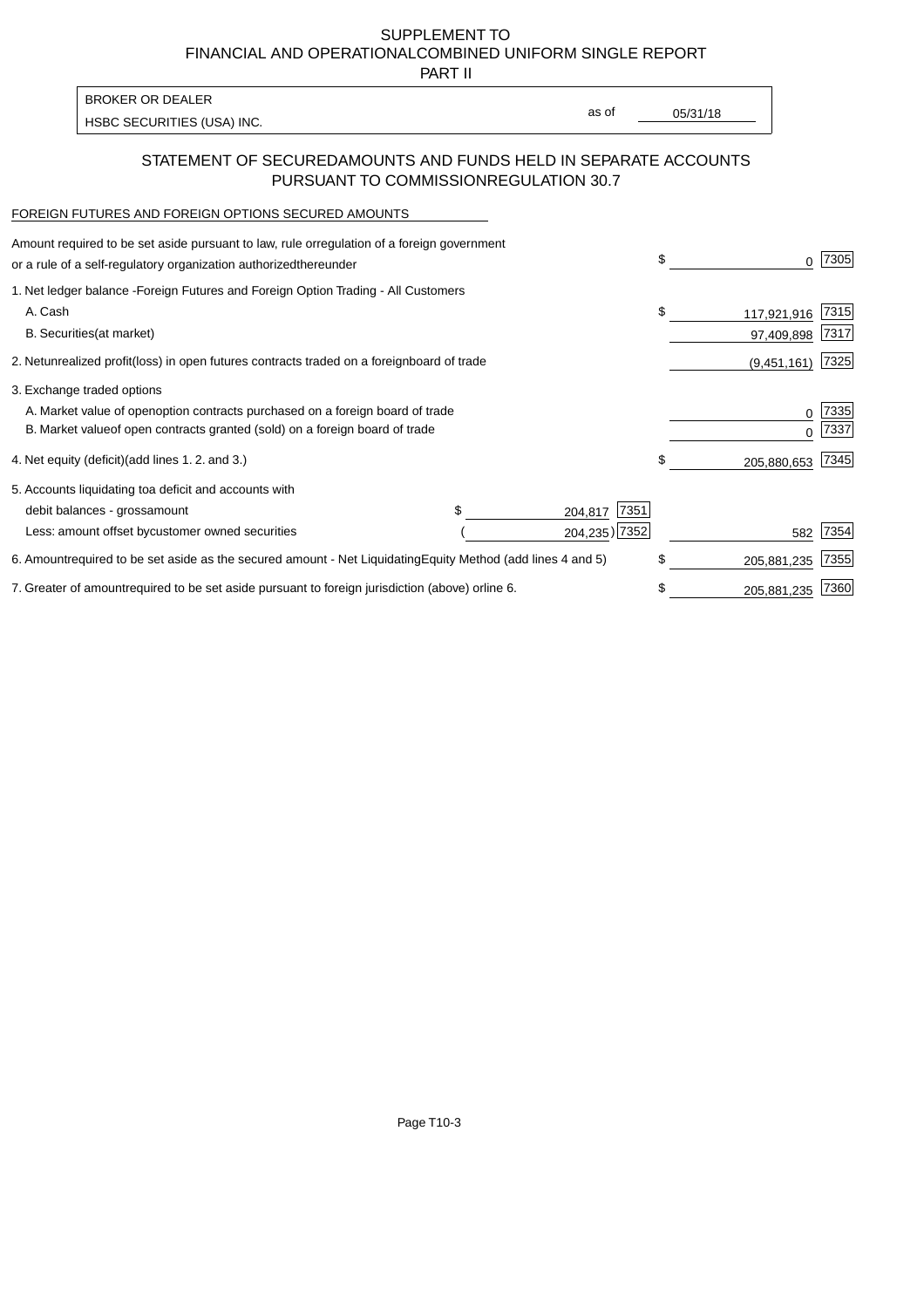PART II

| as of<br>05/31/18<br>HSBC SECURITIES (USA) INC.<br>STATEMENT OF SECURED AMOUNTS AND FUNDS HELD IN SEPARATE<br><b>ACCOUNTS</b><br>PURSUANT TO COMMISSION REGULATION 30.7<br>\$<br>A. Banks located in the United States<br>7500<br>98,372,941<br>B. Other banks qualified under Regulation 30.7<br>$0$ 7520 \$<br>7510<br>98,372,941 7530<br>Name(s):<br><b>HARRIS TRUST</b><br>\$<br>A. In safekeeping with banks located in the United States<br>50,746,321 7540<br>B. In safekeeping with other banks qualified under Regulation<br>30.7<br>7550<br>0 7560<br>50,746,321 7570<br>Name(s):<br><b>HARRIS TRUST</b><br>$0$ 7580<br>A. Cash<br>\$<br><b>B.</b> Securities<br>$0$ 7590<br>C. Unrealized gain (loss) on open futures contracts<br>$0$ 7600<br>$0$ 7610<br>D. Value of long option contracts<br>$0)$ 7615<br>0 7620<br>E. Value of short option contracts<br>trade<br>Name(s):<br>7630<br>\$<br>A. Cash<br>7640<br>7650<br><b>B.</b> Securities<br>7660<br>C. Amount due to (from) clearing organizations - daily<br>variation<br>D. Value of long option contracts<br>7670<br>) 7675<br>7680<br>E. Value of short option contracts<br>Name(s):<br>7690<br>\$<br>60,934,240 7700<br>A. Cash<br><b>B.</b> Securities<br>46,663,577<br> 7710<br>C. Unrealized gain (loss) on open futures contracts<br>$(9,597,440)$ 7720<br>D. Value of long option contracts<br>$0$ 7730<br>$0$ ) 7735<br>98,000,377 7740<br>E. Value of short option contracts<br>board of trade<br>7750<br>0 7760<br>Name(s):<br>7. Segregated funds on hand (describe:<br>$0$ 7765<br>\$<br>247,119,639 7770<br>9. Excess (deficiency) set Aside Funds for Secured Amount (subtract Line 7 Secured | <b>BROKER OR DEALER</b>                                        |  |  |
|----------------------------------------------------------------------------------------------------------------------------------------------------------------------------------------------------------------------------------------------------------------------------------------------------------------------------------------------------------------------------------------------------------------------------------------------------------------------------------------------------------------------------------------------------------------------------------------------------------------------------------------------------------------------------------------------------------------------------------------------------------------------------------------------------------------------------------------------------------------------------------------------------------------------------------------------------------------------------------------------------------------------------------------------------------------------------------------------------------------------------------------------------------------------------------------------------------------------------------------------------------------------------------------------------------------------------------------------------------------------------------------------------------------------------------------------------------------------------------------------------------------------------------------------------------------------------------------------------------------------------------------------------------------------------------|----------------------------------------------------------------|--|--|
|                                                                                                                                                                                                                                                                                                                                                                                                                                                                                                                                                                                                                                                                                                                                                                                                                                                                                                                                                                                                                                                                                                                                                                                                                                                                                                                                                                                                                                                                                                                                                                                                                                                                                  |                                                                |  |  |
|                                                                                                                                                                                                                                                                                                                                                                                                                                                                                                                                                                                                                                                                                                                                                                                                                                                                                                                                                                                                                                                                                                                                                                                                                                                                                                                                                                                                                                                                                                                                                                                                                                                                                  |                                                                |  |  |
|                                                                                                                                                                                                                                                                                                                                                                                                                                                                                                                                                                                                                                                                                                                                                                                                                                                                                                                                                                                                                                                                                                                                                                                                                                                                                                                                                                                                                                                                                                                                                                                                                                                                                  |                                                                |  |  |
|                                                                                                                                                                                                                                                                                                                                                                                                                                                                                                                                                                                                                                                                                                                                                                                                                                                                                                                                                                                                                                                                                                                                                                                                                                                                                                                                                                                                                                                                                                                                                                                                                                                                                  | FUNDS DEPOSITED IN SEPARATE REGULATION 30.7 ACCOUNTS           |  |  |
|                                                                                                                                                                                                                                                                                                                                                                                                                                                                                                                                                                                                                                                                                                                                                                                                                                                                                                                                                                                                                                                                                                                                                                                                                                                                                                                                                                                                                                                                                                                                                                                                                                                                                  | 1. Cash in banks                                               |  |  |
|                                                                                                                                                                                                                                                                                                                                                                                                                                                                                                                                                                                                                                                                                                                                                                                                                                                                                                                                                                                                                                                                                                                                                                                                                                                                                                                                                                                                                                                                                                                                                                                                                                                                                  |                                                                |  |  |
|                                                                                                                                                                                                                                                                                                                                                                                                                                                                                                                                                                                                                                                                                                                                                                                                                                                                                                                                                                                                                                                                                                                                                                                                                                                                                                                                                                                                                                                                                                                                                                                                                                                                                  |                                                                |  |  |
|                                                                                                                                                                                                                                                                                                                                                                                                                                                                                                                                                                                                                                                                                                                                                                                                                                                                                                                                                                                                                                                                                                                                                                                                                                                                                                                                                                                                                                                                                                                                                                                                                                                                                  |                                                                |  |  |
|                                                                                                                                                                                                                                                                                                                                                                                                                                                                                                                                                                                                                                                                                                                                                                                                                                                                                                                                                                                                                                                                                                                                                                                                                                                                                                                                                                                                                                                                                                                                                                                                                                                                                  | 2. Securities                                                  |  |  |
|                                                                                                                                                                                                                                                                                                                                                                                                                                                                                                                                                                                                                                                                                                                                                                                                                                                                                                                                                                                                                                                                                                                                                                                                                                                                                                                                                                                                                                                                                                                                                                                                                                                                                  |                                                                |  |  |
|                                                                                                                                                                                                                                                                                                                                                                                                                                                                                                                                                                                                                                                                                                                                                                                                                                                                                                                                                                                                                                                                                                                                                                                                                                                                                                                                                                                                                                                                                                                                                                                                                                                                                  |                                                                |  |  |
|                                                                                                                                                                                                                                                                                                                                                                                                                                                                                                                                                                                                                                                                                                                                                                                                                                                                                                                                                                                                                                                                                                                                                                                                                                                                                                                                                                                                                                                                                                                                                                                                                                                                                  |                                                                |  |  |
|                                                                                                                                                                                                                                                                                                                                                                                                                                                                                                                                                                                                                                                                                                                                                                                                                                                                                                                                                                                                                                                                                                                                                                                                                                                                                                                                                                                                                                                                                                                                                                                                                                                                                  | 3. Equities with registered futures commission merchants       |  |  |
|                                                                                                                                                                                                                                                                                                                                                                                                                                                                                                                                                                                                                                                                                                                                                                                                                                                                                                                                                                                                                                                                                                                                                                                                                                                                                                                                                                                                                                                                                                                                                                                                                                                                                  |                                                                |  |  |
|                                                                                                                                                                                                                                                                                                                                                                                                                                                                                                                                                                                                                                                                                                                                                                                                                                                                                                                                                                                                                                                                                                                                                                                                                                                                                                                                                                                                                                                                                                                                                                                                                                                                                  |                                                                |  |  |
|                                                                                                                                                                                                                                                                                                                                                                                                                                                                                                                                                                                                                                                                                                                                                                                                                                                                                                                                                                                                                                                                                                                                                                                                                                                                                                                                                                                                                                                                                                                                                                                                                                                                                  |                                                                |  |  |
|                                                                                                                                                                                                                                                                                                                                                                                                                                                                                                                                                                                                                                                                                                                                                                                                                                                                                                                                                                                                                                                                                                                                                                                                                                                                                                                                                                                                                                                                                                                                                                                                                                                                                  |                                                                |  |  |
|                                                                                                                                                                                                                                                                                                                                                                                                                                                                                                                                                                                                                                                                                                                                                                                                                                                                                                                                                                                                                                                                                                                                                                                                                                                                                                                                                                                                                                                                                                                                                                                                                                                                                  |                                                                |  |  |
|                                                                                                                                                                                                                                                                                                                                                                                                                                                                                                                                                                                                                                                                                                                                                                                                                                                                                                                                                                                                                                                                                                                                                                                                                                                                                                                                                                                                                                                                                                                                                                                                                                                                                  | 4. Amounts held by clearing organizations of foreign boards of |  |  |
|                                                                                                                                                                                                                                                                                                                                                                                                                                                                                                                                                                                                                                                                                                                                                                                                                                                                                                                                                                                                                                                                                                                                                                                                                                                                                                                                                                                                                                                                                                                                                                                                                                                                                  |                                                                |  |  |
|                                                                                                                                                                                                                                                                                                                                                                                                                                                                                                                                                                                                                                                                                                                                                                                                                                                                                                                                                                                                                                                                                                                                                                                                                                                                                                                                                                                                                                                                                                                                                                                                                                                                                  |                                                                |  |  |
|                                                                                                                                                                                                                                                                                                                                                                                                                                                                                                                                                                                                                                                                                                                                                                                                                                                                                                                                                                                                                                                                                                                                                                                                                                                                                                                                                                                                                                                                                                                                                                                                                                                                                  |                                                                |  |  |
|                                                                                                                                                                                                                                                                                                                                                                                                                                                                                                                                                                                                                                                                                                                                                                                                                                                                                                                                                                                                                                                                                                                                                                                                                                                                                                                                                                                                                                                                                                                                                                                                                                                                                  |                                                                |  |  |
|                                                                                                                                                                                                                                                                                                                                                                                                                                                                                                                                                                                                                                                                                                                                                                                                                                                                                                                                                                                                                                                                                                                                                                                                                                                                                                                                                                                                                                                                                                                                                                                                                                                                                  |                                                                |  |  |
|                                                                                                                                                                                                                                                                                                                                                                                                                                                                                                                                                                                                                                                                                                                                                                                                                                                                                                                                                                                                                                                                                                                                                                                                                                                                                                                                                                                                                                                                                                                                                                                                                                                                                  |                                                                |  |  |
|                                                                                                                                                                                                                                                                                                                                                                                                                                                                                                                                                                                                                                                                                                                                                                                                                                                                                                                                                                                                                                                                                                                                                                                                                                                                                                                                                                                                                                                                                                                                                                                                                                                                                  | 5. Amounts held by members of foreign boards of trade          |  |  |
|                                                                                                                                                                                                                                                                                                                                                                                                                                                                                                                                                                                                                                                                                                                                                                                                                                                                                                                                                                                                                                                                                                                                                                                                                                                                                                                                                                                                                                                                                                                                                                                                                                                                                  |                                                                |  |  |
|                                                                                                                                                                                                                                                                                                                                                                                                                                                                                                                                                                                                                                                                                                                                                                                                                                                                                                                                                                                                                                                                                                                                                                                                                                                                                                                                                                                                                                                                                                                                                                                                                                                                                  |                                                                |  |  |
|                                                                                                                                                                                                                                                                                                                                                                                                                                                                                                                                                                                                                                                                                                                                                                                                                                                                                                                                                                                                                                                                                                                                                                                                                                                                                                                                                                                                                                                                                                                                                                                                                                                                                  |                                                                |  |  |
|                                                                                                                                                                                                                                                                                                                                                                                                                                                                                                                                                                                                                                                                                                                                                                                                                                                                                                                                                                                                                                                                                                                                                                                                                                                                                                                                                                                                                                                                                                                                                                                                                                                                                  |                                                                |  |  |
|                                                                                                                                                                                                                                                                                                                                                                                                                                                                                                                                                                                                                                                                                                                                                                                                                                                                                                                                                                                                                                                                                                                                                                                                                                                                                                                                                                                                                                                                                                                                                                                                                                                                                  |                                                                |  |  |
|                                                                                                                                                                                                                                                                                                                                                                                                                                                                                                                                                                                                                                                                                                                                                                                                                                                                                                                                                                                                                                                                                                                                                                                                                                                                                                                                                                                                                                                                                                                                                                                                                                                                                  | 6. Amounts with other depositories designated by a foreign     |  |  |
|                                                                                                                                                                                                                                                                                                                                                                                                                                                                                                                                                                                                                                                                                                                                                                                                                                                                                                                                                                                                                                                                                                                                                                                                                                                                                                                                                                                                                                                                                                                                                                                                                                                                                  |                                                                |  |  |
|                                                                                                                                                                                                                                                                                                                                                                                                                                                                                                                                                                                                                                                                                                                                                                                                                                                                                                                                                                                                                                                                                                                                                                                                                                                                                                                                                                                                                                                                                                                                                                                                                                                                                  | 8. Total funds in separate section 30.7 accounts               |  |  |
|                                                                                                                                                                                                                                                                                                                                                                                                                                                                                                                                                                                                                                                                                                                                                                                                                                                                                                                                                                                                                                                                                                                                                                                                                                                                                                                                                                                                                                                                                                                                                                                                                                                                                  |                                                                |  |  |
| Statement page T10-3 from Line 8)<br>\$<br>41,238,404 7380                                                                                                                                                                                                                                                                                                                                                                                                                                                                                                                                                                                                                                                                                                                                                                                                                                                                                                                                                                                                                                                                                                                                                                                                                                                                                                                                                                                                                                                                                                                                                                                                                       |                                                                |  |  |
| \$<br>10. Management Target Amount for Excess funds in separate section 30.7 accounts<br>25,000,000 7780                                                                                                                                                                                                                                                                                                                                                                                                                                                                                                                                                                                                                                                                                                                                                                                                                                                                                                                                                                                                                                                                                                                                                                                                                                                                                                                                                                                                                                                                                                                                                                         |                                                                |  |  |
| 11. Excess (deficiency) funds in separate 30.7 accounts over (under) Management Target<br>16,238,404 7785<br>\$                                                                                                                                                                                                                                                                                                                                                                                                                                                                                                                                                                                                                                                                                                                                                                                                                                                                                                                                                                                                                                                                                                                                                                                                                                                                                                                                                                                                                                                                                                                                                                  |                                                                |  |  |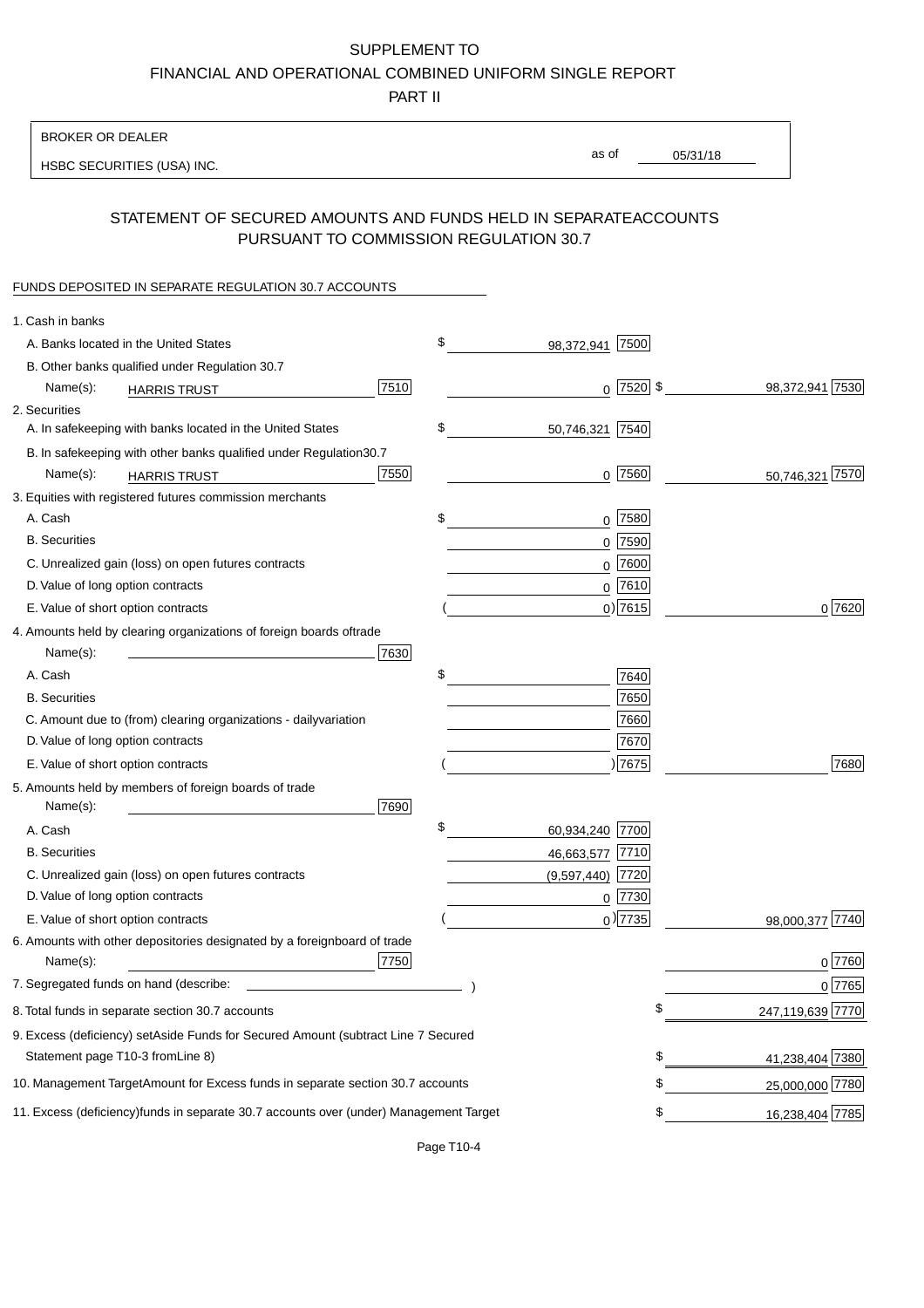PART II

HSBC SECURITIES (USA) INC. The state of the state of the state of the state of the state of the state of the state of the state of the state of the state of the state of the state of the state of the state of the state of BROKER OR DEALER

as of

### STATEMENT OF CLEARED SWAPS CUSTOMER SEGREGATION REQUIREMENTS AND FUNDS IN CLEARED SWAPS CUSTOMER ACCOUNTS UNDER 4D(F) OF THE CEA

| <b>Cleared Swaps Customer Requirements</b>                                                                  |    |                     |
|-------------------------------------------------------------------------------------------------------------|----|---------------------|
| 1. Net ledger balance                                                                                       |    |                     |
| A. Cash                                                                                                     | \$ | 127,620,495 8500    |
| B. Securities (at market)                                                                                   |    | 389,993,746 8510    |
| 2. Net unrealized profit (loss) in open cleared swaps                                                       |    | 388,200,055 8520    |
| 3. Cleared swaps options                                                                                    |    |                     |
| A. Market value of open cleared swaps option contracts purchased                                            |    | 0   8530            |
| B. Market value of open cleared swaps option contracts granted (sold)                                       |    | $0)$ 8540           |
| 4. Net equity (deficit) (add lines 1, 2, and 3)                                                             | \$ | 905,814,296 8550    |
| 5. Accounts liquidating to a deficit and accounts with                                                      |    |                     |
| 8,516,445 8560<br>debit balances - gross<br>\$<br>amount                                                    |    |                     |
| 8,516,445) 8570<br>Less: amount offset by customer owned securities                                         |    | 0 8580              |
| 6. Amount required to be segregated for cleared swaps customers (add lines 4 and 5)                         | \$ | 905,814,296 8590    |
| Funds in Cleared Swaps Customer Segregated Accounts                                                         |    |                     |
| 7. Deposited in cleared swaps customer segregated accounts at banks                                         |    |                     |
| A. Cash                                                                                                     | \$ | 8600<br>(7,233,006) |
| B. Securities representing investments of cleared swaps customers' funds (at market)                        |    | $0^{8610}$          |
| C. Securities held for particular cleared swaps customers in lieu of cash (at market)                       |    | 8620<br>36,650,241  |
| 8. Margins on deposit with derivatives clearing organizations in cleared swaps customer segregated accounts |    |                     |
| A. Cash                                                                                                     |    | 650,107,292 8630    |
| representing investments of cleared swaps customers' funds (at market)<br><b>B.</b> Securities              |    | 8640<br>0           |
| C. Securities held for particular cleared swaps customers in lieu of cash (at market)                       |    | 353,343,505 8650    |
| 9. Net settlement from (to) derivatives clearing organizations                                              |    | $(13,524,201)$ 8660 |
| 10. Cleared swaps options                                                                                   |    |                     |
| A. Value of open cleared swaps long option contracts                                                        |    | $0^{8670}$          |
| B. Value of open cleared swaps short option contracts                                                       |    | $0$ ) 8680          |
| 11. Net equities with other FCMs                                                                            |    |                     |
| A. Net liquidating equity                                                                                   |    | $0^{8690}$          |
| B. Securities representing investments of cleared swaps customers' funds (at market)                        |    | $0^{8700}$          |
| C. Securities held for particular cleared swaps customers in lieu of cash (at market)                       |    | 0 8710              |
| 12. Cleared swaps customer funds on hand (describe:                                                         |    | $0 \;  8715 $       |
| 13. Total amount in cleared swaps customer segregation (add lines 7 through 12)                             | S  | 1,019,343,831 8720  |
| 14. Excess (deficiency) funds in cleared swaps customer segregation (subtract line 6 from line 13)          |    | 113,529,535 8730    |
| 15. Management Target Amount for Excess funds in cleared swaps segregated accounts                          | \$ | 95,000,000 8760     |
| 16. Excess<br>(deficiency) funds in cleared swaps customer segregated accounts over                         |    |                     |
| <b>Management Target Excess</b><br>(under)                                                                  | \$ | 18,529,535 8770     |